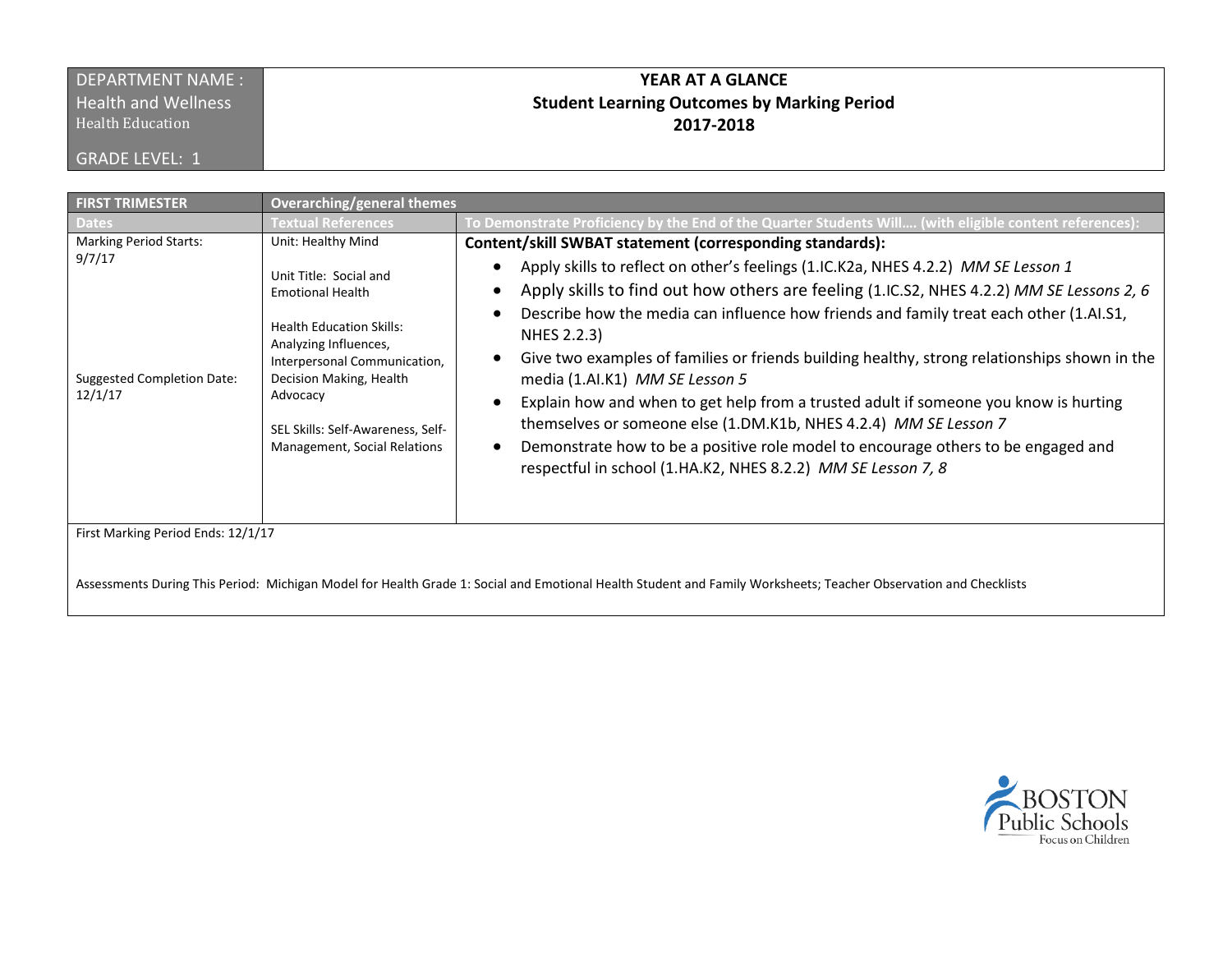#### DEPARTMENT NAME : **Health and Wellness**

Health Education

GRADE LEVEL: 1

## **YEAR AT A GLANCE Student Learning Outcomes by Marking Period 2017-2018**

| <b>SECOND TRIMESTER</b><br><b>Overarching/general themes</b><br>To Demonstrate Proficiency by the End of the Quarter Students Will (with eligible content references):<br>Textual References<br><b>Marking Period Starts:</b><br>Unit: Healthy Body/Safe Body<br>Content/skill SWBAT statement (corresponding standards):<br>12/4/17<br>Identify important steps to take every day towards stopping the spread of germs (1.GM.K1,<br>$\bullet$<br>Unit Title: Personal Health and<br>NHES 7.2.1) MM PHW Lessons 1, 2<br>Wellness<br>Name two ways to reduce the spread of germs (1.GM.K1, NHES 7.2.2)<br>Unit Skills: Goal Setting,<br>MM PHW Lessons 1, 2<br><b>Suggested Completion Date:</b><br>Interpersonal Communication<br>List the signs of common illness (1.IC.K1a,b)<br>12/21/17<br>Demonstrate effective ways to express when you are feeling sick (1.IC.S1, NHES 4.2.1)                                                                     |
|----------------------------------------------------------------------------------------------------------------------------------------------------------------------------------------------------------------------------------------------------------------------------------------------------------------------------------------------------------------------------------------------------------------------------------------------------------------------------------------------------------------------------------------------------------------------------------------------------------------------------------------------------------------------------------------------------------------------------------------------------------------------------------------------------------------------------------------------------------------------------------------------------------------------------------------------------------|
|                                                                                                                                                                                                                                                                                                                                                                                                                                                                                                                                                                                                                                                                                                                                                                                                                                                                                                                                                          |
|                                                                                                                                                                                                                                                                                                                                                                                                                                                                                                                                                                                                                                                                                                                                                                                                                                                                                                                                                          |
|                                                                                                                                                                                                                                                                                                                                                                                                                                                                                                                                                                                                                                                                                                                                                                                                                                                                                                                                                          |
|                                                                                                                                                                                                                                                                                                                                                                                                                                                                                                                                                                                                                                                                                                                                                                                                                                                                                                                                                          |
|                                                                                                                                                                                                                                                                                                                                                                                                                                                                                                                                                                                                                                                                                                                                                                                                                                                                                                                                                          |
|                                                                                                                                                                                                                                                                                                                                                                                                                                                                                                                                                                                                                                                                                                                                                                                                                                                                                                                                                          |
|                                                                                                                                                                                                                                                                                                                                                                                                                                                                                                                                                                                                                                                                                                                                                                                                                                                                                                                                                          |
| Unit: Healthy Body/Safe Body<br><b>Suggested Completion Date:</b><br>List rules for staying safe, including weapon safety, fire safety and transportation safety,<br>$\bullet$<br>3/16/18<br>while at home, school, and in your community (1.HA.K1)<br>Unit Title: Personal Safety<br>MM S Lessons 1, 2, 3, 4, 5<br><b>Unit Skills: Accessing</b><br>Identify trusted adults and professionals who can help maintain safety and address safety<br>Resources, Interpersonal<br>concerns (1.AR.S1, NHES 3.2.1) MM S Lesson 5<br>Communication<br>Demonstrate appropriate first aid skills for cuts and bruises (1.AR.K1)<br>Explain how to make positive healthy choices when dealing with minor injuries<br>$\bullet$<br>(1.HA.K1, NHES 8.2.2)<br>Demonstrate the procedure for using 911 to get help in emergencies (1.AR.S1, NHES 3.2.1)<br>$\bullet$<br>MM S Lesson 6<br>Apply strategies to avoid personally unsafe situations (1.DM.K2b, NHES 4.2.3) |
| MM S Lesson 7<br>Demonstrate how to ask trusted adults for help (1.DM.K2b, NHES 4.2.3) MM S Lesson 7<br>Second Marking Period Ends: 3/16/18                                                                                                                                                                                                                                                                                                                                                                                                                                                                                                                                                                                                                                                                                                                                                                                                              |

Assessments During This Period: Michigan Model for Health Grade 1 Personal Safety Worksheets; Teacher Observation and Checklists